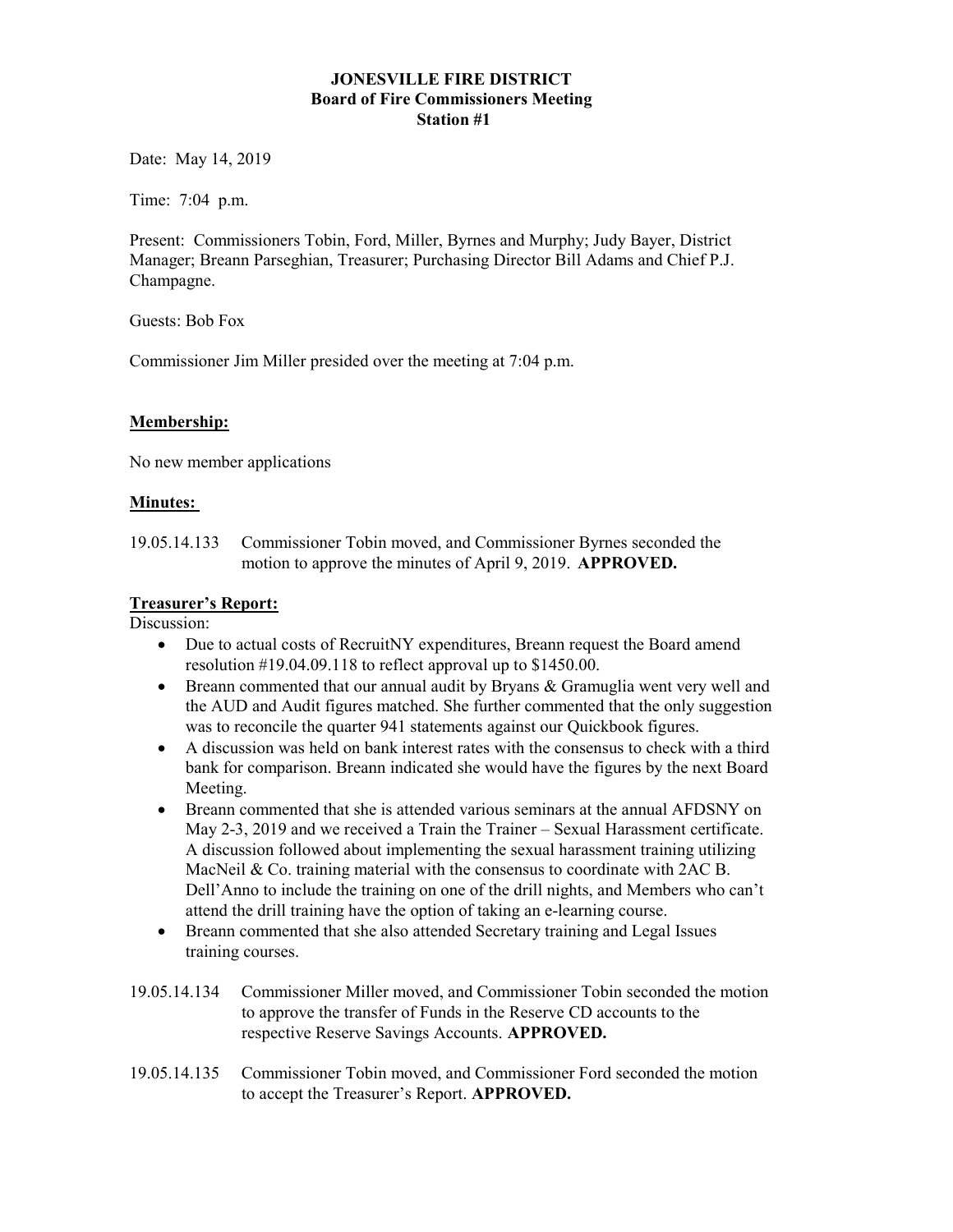#### Claims:

19.05.14.136 Commissioner Tobin moved, and Commissioner Ford seconded the motion to approve payment of claims 019213-019293. APPROVED.

#### Purchasing Director's Report

#### Discussion:

- Bill Adams requested approval to renew the Office 365 Business premium license for another year.
- Bill requested approval to dispose of 5 pieces of expired turnout gear.
- Bill submitted a list of Station projects that are on a schedule to be completed.
- 19.05.14.137 Commissioner Tobin moved, and Commissioner Murphy seconded the motion to approve the renewal of the Office 365 Business Premium License at a cost of \$990.00. APPROVED.
- 19.05.14.138 Commissioner Tobin moved, and Commissioner Ford seconded the motion to approve the proper disposal of five pieces of expired turnout gear. APPROVED.
- 19.05.14.139 Commissioner Miller moved, and Commissioner Ford seconded the motion to accept the Purchasing Director's Report. APPROVED.

### District Manager Report:

### Discussion:

- Judy commented that MacBoston has asked for permission to store their caisson inside Station 2 before and after the  $100<sup>th</sup>$  Anniversary event on May  $18<sup>th</sup>$ . Commissioner Miller commented that he would like to include the storage of up to 8 golf carts as well. A brief discussion followed.
- 19.05.14.140 Commissioner Tobin moved, and Commissioner Ford seconded the motion to approve the storage of the MacBoston caisson and up to 8 golf cards at Station 2 for a period of time that is needed. APPROVED.
- 19.05.14.141 Commissioner Tobin moved, and Commissioner Byrnes seconded the motion to accept the District Manager's Report. APPROVED.

### Chief's Report:

#### Discussion:

- A brief discussion was held on CPFD utilizing the bailout window at Station 2 for training. Bill Adams reminded Chief Champagne that a car wash is being held that day between 11 am and 1 p.m.
- A discussion was held on various apparatus requests at National Night Out on Aug. 6, 2019 and at the 100<sup>th</sup> Anniversary Festivities at the Clifton Common on May 18, 2019.
- Chief Champagne commented that VRS will be providing the final specifications on a new engine and he should have it by the next meeting.
- A discussion was held on purchasing new Fire Police vests and jackets that are ANSI/ISEA 107-2018 Type P Public Safety compliant. The consensus was for Chief Champagne to meet with the Fire Police Captains to go over the specifications and then provide the information to the Purchasing Director.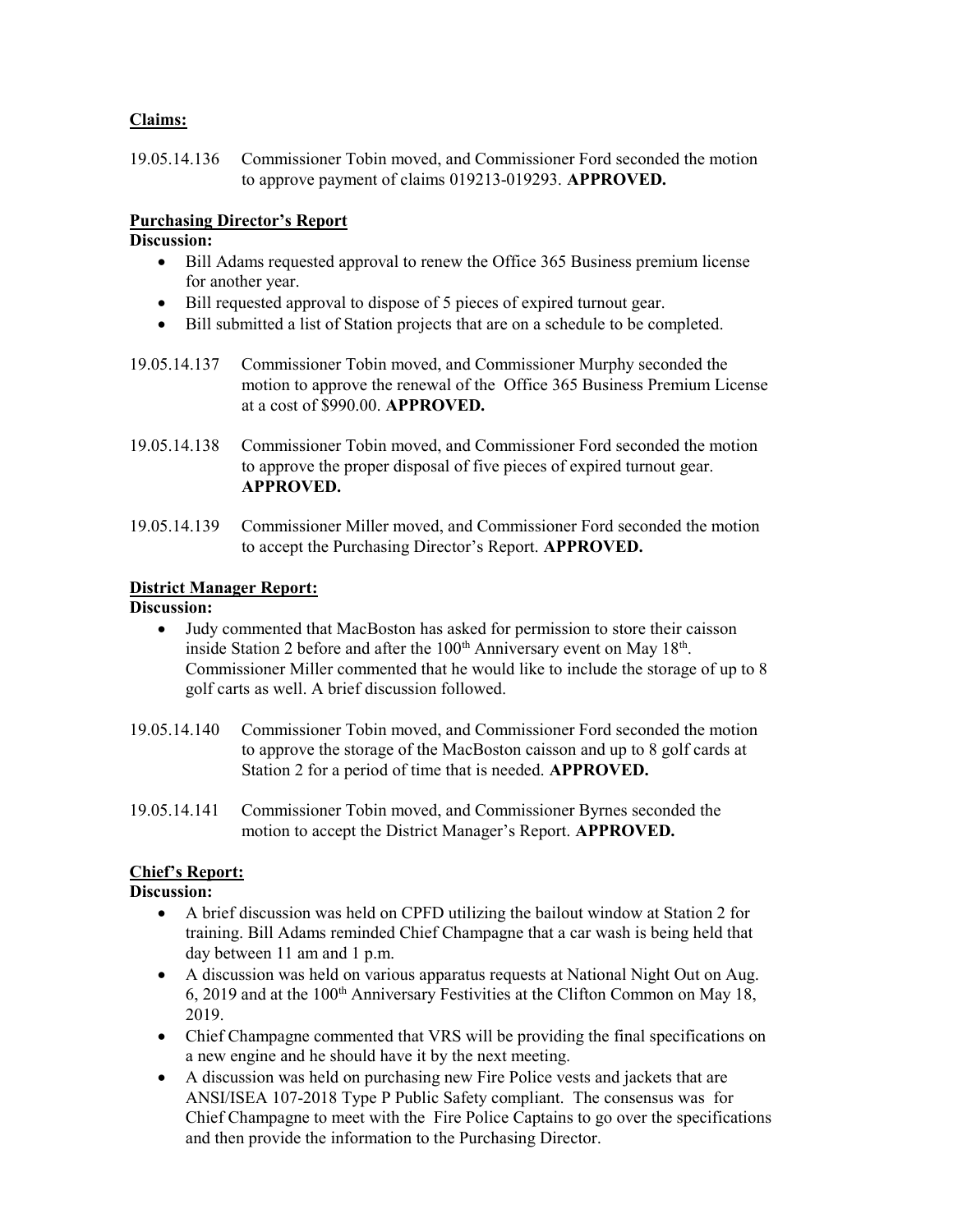- 19.05.14.142 Commissioner Tobin moved, and Commissioner Miller seconded the motion to approve the participation of apparatus and crew at TOCP National Night on August 6, 2019. APPROVED.
- 19.05.14.143 Commissioner Tobin moved, and Commissioner Miller seconded the motion to approve the participation of R373 and ETA 372 in the festivities and crew to remain on site at the Clifton Common after the 100<sup>th</sup> Anniversary Parade on May 18, 2019. APPROVED.
- 19.05.14.144 Commissioner Tobin moved, and Commissioner Byrnes seconded the motion to accept the Chief's Report. APPROVED.

#### Open to the Public:

JVFC Treasurer Bob Fox commented that all required State and Federal forms have been submitted. Commissioner Miller asked that the JVFC spray for bees and other insects at the pavilion in a timely manner this year.

#### Committee Reports:

#### Apparatus:

Commissioner Murphy commented that he saw the Gear Clear equipment that was installed in the new Chief's car and was impressed. He further commented that if the system works, he would like to see similar units installed in the other two Chief's cars. A discussion followed about swapping the radios out between the Chiefs' cars and Bill Adams commented that a plan is in place.

#### Audit/Budget/Insurance:

No Report

#### Building and Grounds:

Bill Adams commented that a contractor who is working on the development project behind Station 2 asked permission to park his construction trailer for five months behind Station 2. Bill further commented that he told the contractor that a strip of land just North of the Morton building belongs to the owner of the of the development project and he gave the contractor the owner's contact information.

Commissioner Ford commented on the standing water issue at Station 2 and Commissioner Miller commented that we can maintain it by putting in a trench, but we cannot put in a drainpipe as that could divert the flow and possible affect some wetlands.

Commissioner Miller commented that Kieran Lynch and staff are prepping the area around the Memorial Statue at Station 1 and that Kieran Lynch is supplying the labor at no charge, but the District is purchasing the landscaping materials.

### Capital:

No Report

### Equipment:

No Report

### Policy & Procedures:

No Report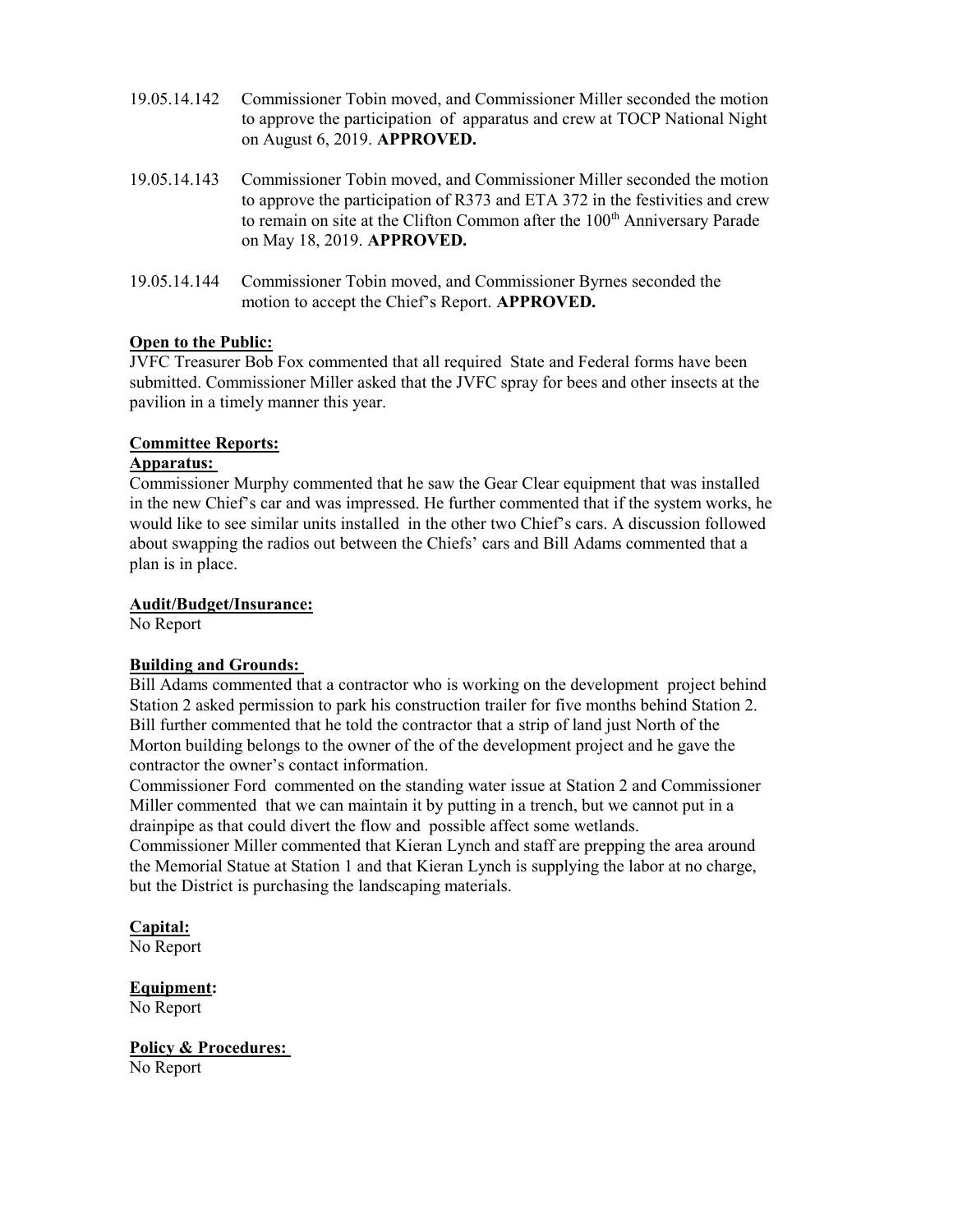19.05.14.145 Commissioner Miller moved, and Commissioner Ford seconded the motion to enter into executive session at 8:20 p.m. to discuss matters leading to the employment of a person. APPROVED.

Bill Adams, Bob Fox and Breann Parseghian exit the meeting.

| 19.05.14.146 Commissioner Miller moved, and Commissioner Byrnes seconded the |
|------------------------------------------------------------------------------|
| motion to exit executive session at 9:02 p.m. APPROVED.                      |

19.05.14.147 Commissioner Tobin moved, and Commissioner Byrnes seconded the motion to end the suspension of J. Bruns effective immediately. APPROVED.

A discussion was held on the driveway repairs at Station 2. Commissioner Miller commented that \$32K was spend on the driveway and it was not done correctly. He further commented that it needs more repairs and unfortunately; we have no recourse to go after the company because they are now out of business.

A discussion was held on the 100<sup>th</sup> Anniversary and festivities. Chief Champagne commented that RLFD will provide standby duties between noon and 8 p.m. Judy inquired if they will be standby at Station 1 and if so, should she provide lunch and dinner and Chief Champagne answered in the affirmative.

### OLD BUSINESS:

None

### NEW BUSINESS:

None

Commissioner Tobin moved, and Commissioner Ford seconded the motion to adjourn the meeting at 9:28 p.m. APPROVED.

Next meeting:

Board Meeting June 11, 2019 7:00 p.m. Station 1

Note: All motions unanimously passed unless otherwise noted.

Respectfully submitted,

Judith S. Bayer

District Manager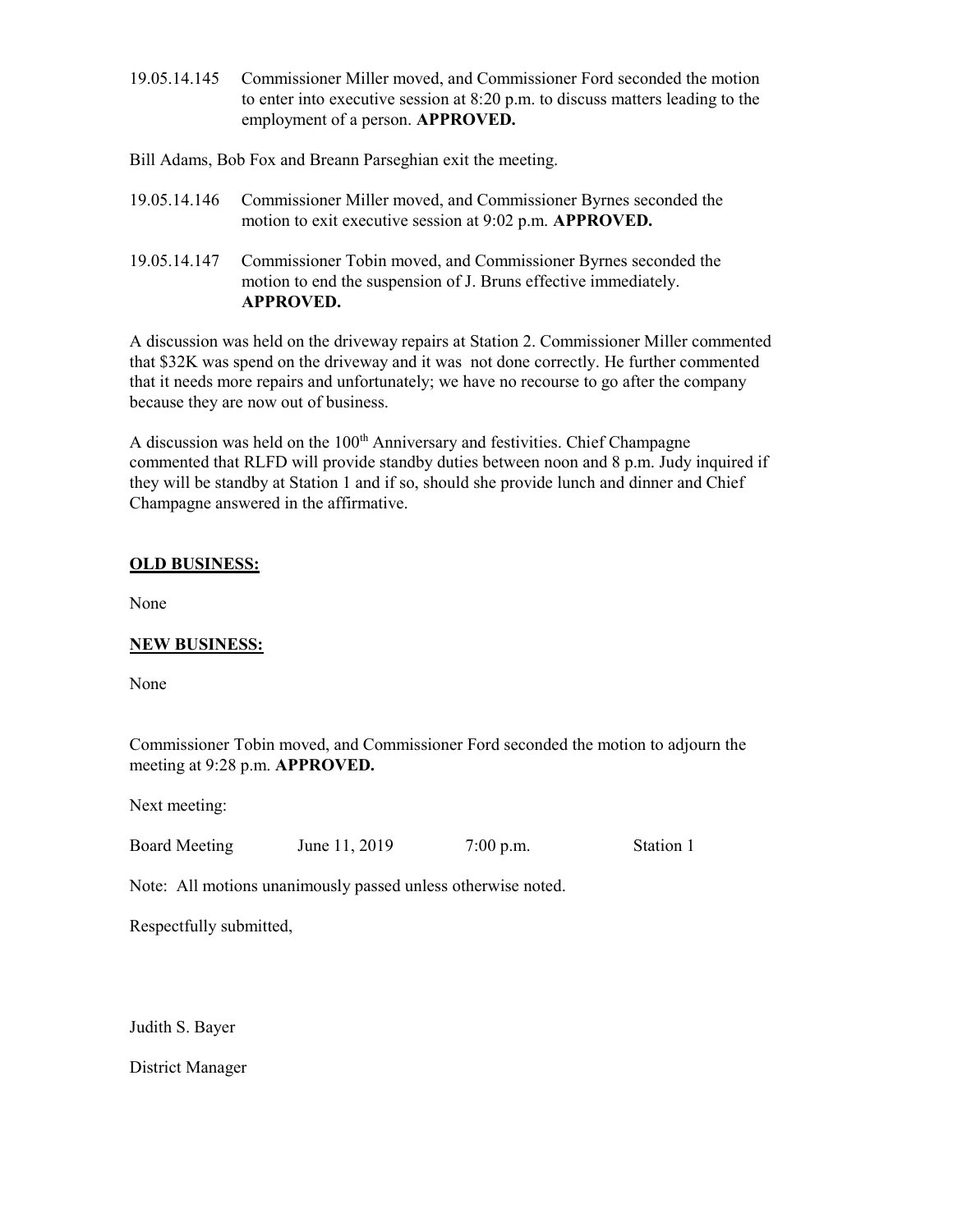### District Manager REPORT:

Previously distributed April 9, 2019 Board Meeting minutes

# Correspondence Received:

- 1. 4-19-19: voice message from C. Fannucci notifying FD of a minor injury incurred on April 16 mutual aid standby call for RLFD. No medical attention sought.
- 2. 4-23-2019: resignation from T. Gizzi effective May 3, 2019.
- 3. 4-24-2019: get well card sent to T. Dippert.
- 4. 4-30-2019: \$765 payment received from Shelter Point for disability claim on B. Adams. 25 sick hours credited back to B. Adams.

# Correspondence Sent:

- 1. 4-10-2019: permissive referendum sent to Daily Gazette and TU for possible purchase of five thermal imaging cameras. Published April 15, 2019 in Daily Gazette and TU.
- 2. 4-10-2019: Notice and proof of claim for disability benefits sent to Shelter Point for B. Adams.
- 3. 4-15-2019: Notice send to Shelter Point DBL that K. Sarsick has returned to work on 4-15-2019.
- 4. 4-16-2019: Notice send to Shelter Point DBL that B. Adams has returned to work on 4-15-2019.
- 5. 4-16-2019: email sent to Amsure adding 2019 Chevrolet Tahoe SSV to our insurance rolls.

# Buildings & Grounds:

### Miscellaneous:

1. Permission needed to store MacBoston caisson before and after the  $100<sup>th</sup>$ Anniversary event.

# End of District Manager's Report.

# Purchasing Director Report

# Informational/Discussion

- 1. 17 work orders submitted over last month, all 17 completed
- 2. List of ongoing projects to be completed over the summer is attached to report
- 3. Globe gear distributers for our area B-Lann and Garrison

# Items for Approval

- 1. Office 365 Business premium license renewal for computers \$ 990 6/22/2019-6/21/2020
- 2. Disposal of 5 pieces of expired turnout gear